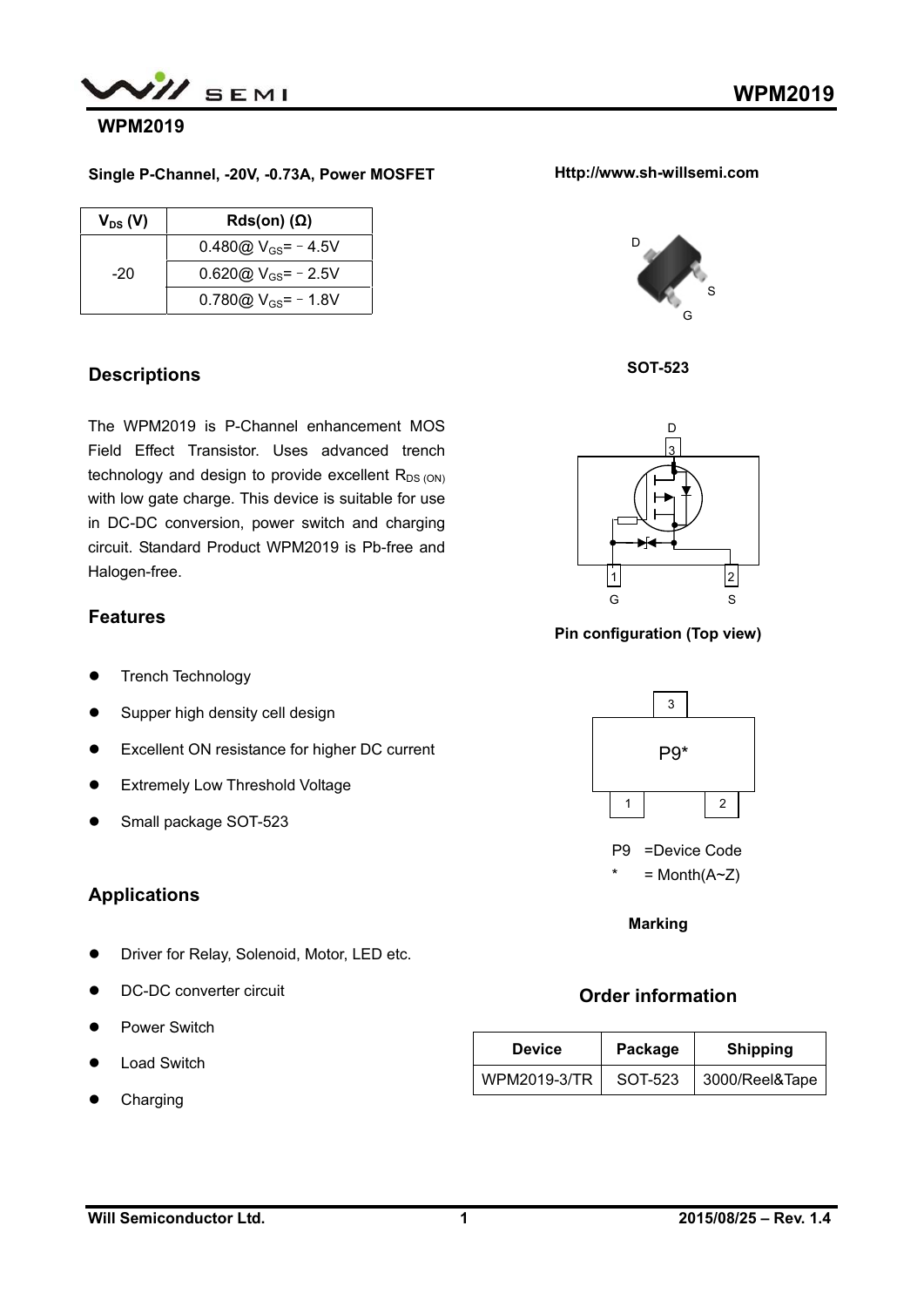

# **Absolute Maximum ratings**

| <b>Parameter</b>                       |                     | <b>Symbol</b>                | 10S     | <b>Steady State</b> | <b>Unit</b> |
|----------------------------------------|---------------------|------------------------------|---------|---------------------|-------------|
| Drain-Source Voltage                   |                     | $V_{DS}$                     | $-20$   |                     | V           |
| Gate-Source Voltage                    |                     | $V_{GS}$                     | ±5      |                     |             |
| Continuous Drain Current <sup>a</sup>  | $T_A = 25^{\circ}C$ | $I_D$                        | $-0.73$ | $-0.62$             | A           |
|                                        | $T_A = 70^\circ C$  |                              | $-0.58$ | $-0.50$             |             |
| Maximum Power Dissipation <sup>a</sup> | $T_A = 25^{\circ}C$ |                              | 0.38    | 0.28                | W           |
|                                        | $T_A = 70^\circ C$  | $P_D$                        | 0.24    | 0.18                |             |
| Continuous Drain Current <sup>b</sup>  | $T_A = 25^{\circ}C$ | $I_D$                        | $-0.61$ | $-0.55$             | A           |
|                                        | $T_A = 70^\circ C$  |                              | $-0.49$ | $-0.44$             |             |
| Maximum Power Dissipation <sup>b</sup> | $T_A = 25^{\circ}C$ | $P_D$                        | 0.27    | 0.22                | W           |
|                                        | $T_A = 70^\circ C$  |                              | 0.17    | 0.14                |             |
| Pulsed Drain Current <sup>c</sup>      |                     | $I_{DM}$                     |         | $-1.2$              | A           |
| Operating Junction Temperature         |                     | $T_{\text{J}}$               |         | 150                 | $^{\circ}C$ |
| Lead Temperature                       |                     | $T_{L}$                      |         | 260                 | $^{\circ}C$ |
| Storage Temperature Range              |                     | ${\mathsf T}_{\textsf{stg}}$ |         | -55 to 150          | $^{\circ}C$ |

# **Thermal resistance ratings**

| <b>Parameter</b>                                    | Symbol              | <b>Typical</b>  | <b>Maximum</b> | <b>Unit</b> |               |
|-----------------------------------------------------|---------------------|-----------------|----------------|-------------|---------------|
| Junction-to-Ambient Thermal Resistance <sup>a</sup> | t $\leq 10$ s       | $R_{\theta JA}$ | 285            | 325         |               |
|                                                     | <b>Steady State</b> |                 | 355            | 440         |               |
|                                                     | t $\leq 10$ s       | $R_{\theta JA}$ | 395            | 460         | $\degree$ C/W |
| <b>Junction-to-Ambient Thermal Resistance</b>       | <b>Steady State</b> |                 | 465            | 560         |               |
| <b>Junction-to-Case Thermal Resistance</b>          | <b>Steady State</b> | $R_{\theta$ JC  | 280            | 320         |               |

a Surface mounted on FR4 Board using 1 square inch pad size, 1oz copper

- b Surface mounted on FR4 board using minimum pad size, 1oz copper
- c Repetitive rating, pulse width limited by junction temperature,  $t_p=10\mu s$ , Duty Cycle=1%
- d Repetitive rating, pulse width limited by junction temperature  $T_J$ =150°C.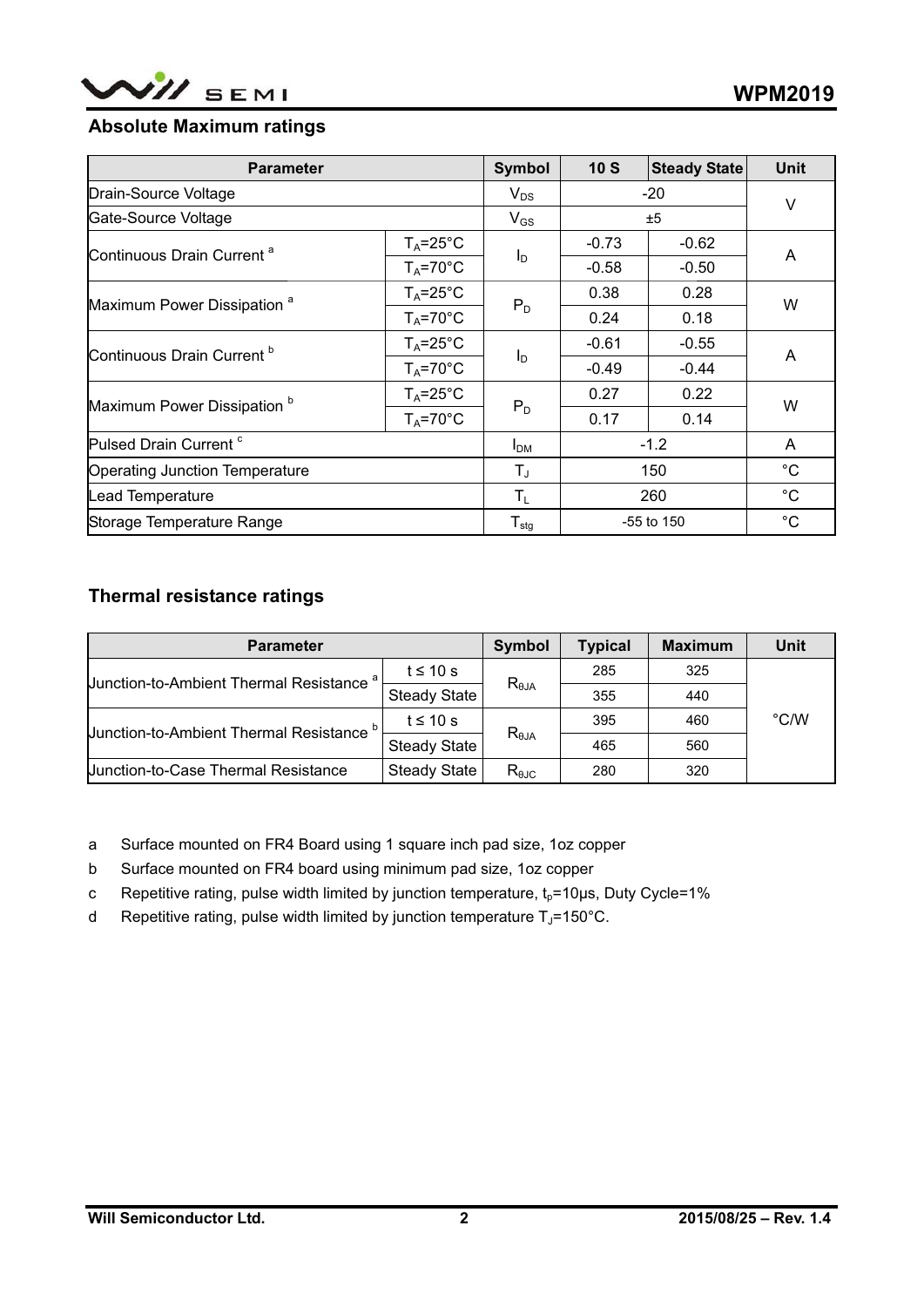

#### Electronics Characteristics (Ta=25°C, unless otherwise noted)

| <b>Parameter</b>                                 | <b>Symbol</b>            | <b>Test Conditions</b>                           | <b>Min</b> | <b>Typ</b> | <b>Max</b> | <b>Unit</b> |  |
|--------------------------------------------------|--------------------------|--------------------------------------------------|------------|------------|------------|-------------|--|
| <b>OFF CHARACTERISTICS</b>                       |                          |                                                  |            |            |            |             |  |
| Drain-to-Source Breakdown Voltage                | <b>BV</b> <sub>DSS</sub> | $V_{GS}$ = 0 V, $I_D$ = -250uA<br>$-20$          |            |            |            | V           |  |
| Zero Gate Voltage Drain Current                  | $I_{\text{DSS}}$         | $V_{DS}$ =-16 V, $V_{GS}$ = 0V                   |            |            | $-1$       | uA          |  |
| Gate-to-source Leakage Current                   | Igss                     | $V_{DS} = 0 V$ , $V_{GS} = \pm 5V$               |            |            | $-5$       | uA          |  |
| <b>ON CHARACTERISTICS</b>                        |                          |                                                  |            |            |            |             |  |
| Gate Threshold Voltage                           | $V_{GS(TH)}$             | $V_{GS} = V_{DS}$ , $I_D = -250uA$               | $-0.40$    | $-0.65$    | $-0.90$    | $\vee$      |  |
|                                                  |                          | $V_{GS}$ = -4.5V, $I_D$ = -0.45A                 |            | 480        | 810        |             |  |
| Drain-to-source On-resistance                    | $R_{DS(on)}$             | $V_{GS}$ = -2.5V, $I_D$ = -0.35A                 |            | 620        | 1050       | $m\Omega$   |  |
|                                                  |                          | $V_{GS}$ = -1.8V, $I_D$ = -0.25A                 |            | 780        | 1300       |             |  |
| Forward Transconductance                         | $g_{FS}$                 | $V_{DS}$ = -5 V, $I_D$ =-0.45A                   |            | 1.25       |            | S           |  |
| <b>CHARGES, CAPACITANCES AND GATE RESISTANCE</b> |                          |                                                  |            |            |            |             |  |
| Input Capacitance                                | $C_{ISS}$                |                                                  |            | 74.5       |            | pF<br>nC    |  |
| <b>Output Capacitance</b>                        | C <sub>oss</sub>         | $V_{GS} = 0$ V, f = 100KHz, $V_{DS} =$<br>$-10V$ |            | 10.8       |            |             |  |
| Reverse Transfer Capacitance                     | $C_{RSS}$                |                                                  |            | 10.2       |            |             |  |
| <b>Total Gate Charge</b>                         | $Q_{G(TOT)}$             |                                                  |            | 1.8        |            |             |  |
| <b>Threshold Gate Charge</b>                     | $Q_{G(TH)}$              | $V_{GS}$ = -4.5 V. $V_{DS}$ = -10 V.             |            | 0.12       |            |             |  |
| Gate-to-Source Charge                            | $Q_{GS}$                 | $I_{\text{D}}$ = -0.45A                          |            | 0.18       |            |             |  |
| Gate-to-Drain Charge                             | $Q_{GD}$                 |                                                  |            | 0.74       |            |             |  |
| <b>SWITCHING CHARACTERISTICS</b>                 |                          |                                                  |            |            |            |             |  |
| Turn-On Delay Time                               | td(ON)                   |                                                  |            | 45         |            |             |  |
| <b>Rise Time</b>                                 | tr                       | $V_{GS}$ = -4.5 V, $V_{DS}$ = -10 V,             |            | 140        |            | ns          |  |
| Turn-Off Delay Time                              | td(OFF)                  | $ID=-0.45A$ , R <sub>G</sub> =6 Ω                |            | 1500       |            |             |  |
| <b>Fall Time</b>                                 | H                        |                                                  |            | 2100       |            |             |  |
| <b>BODY DIODE CHARACTERISTICS</b>                |                          |                                                  |            |            |            |             |  |
| Forward Voltage                                  | $V_{SD}$                 | $V_{GS}$ = 0 V, $I_S$ = -0.15A                   | $-0.50$    | $-0.65$    | $-1.50$    | $\vee$      |  |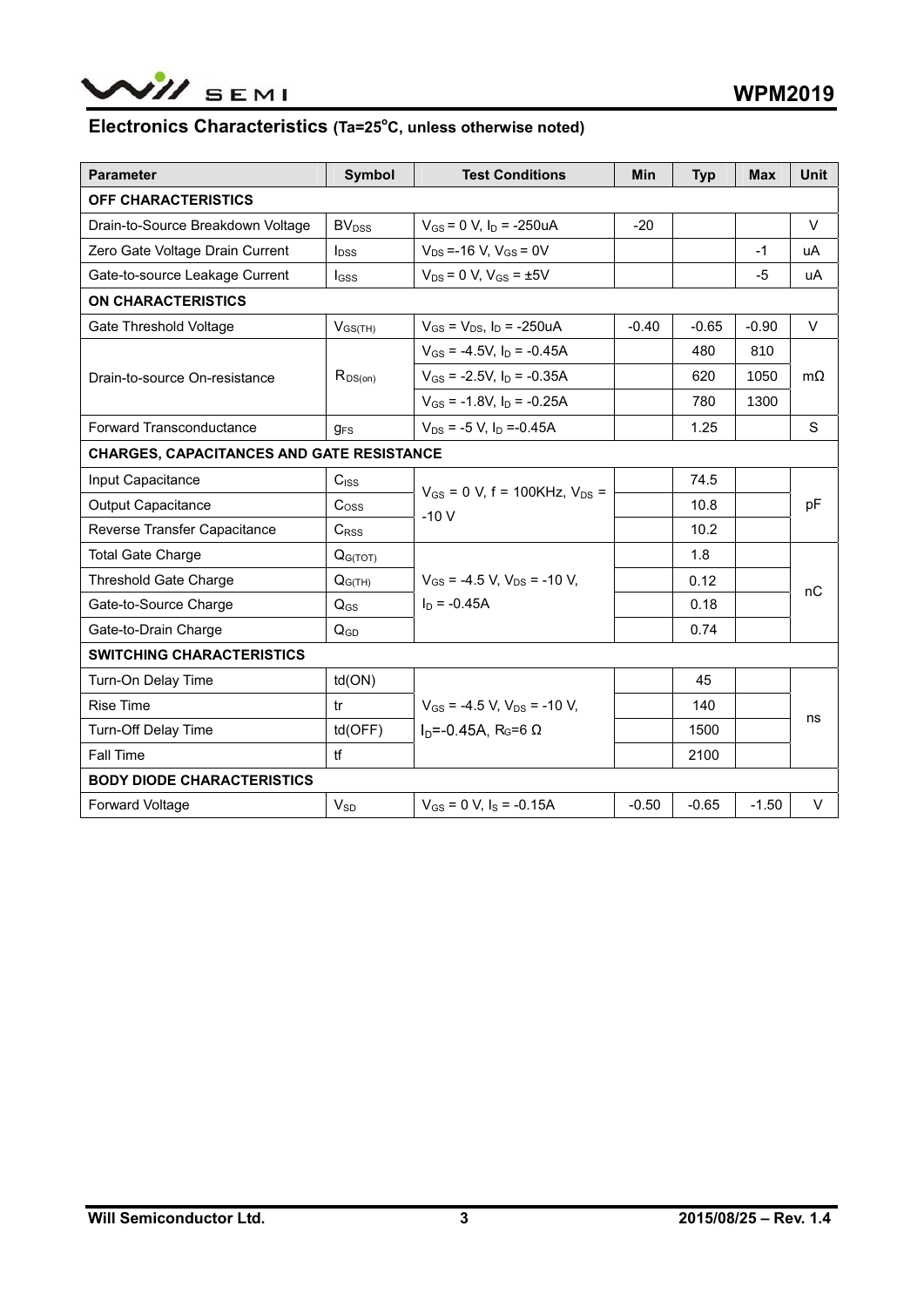

### Typical Characteristics (Ta=25°C, unless otherwise noted)



#### **Output characteristics**



**On-Resistance vs. Drain current** 



**On-Resistance vs. Junction temperature** 



**Transfer characteristics** 



**On-Resistance vs. Gate-to-Source voltage** 



**Threshold voltage vs. Temperature**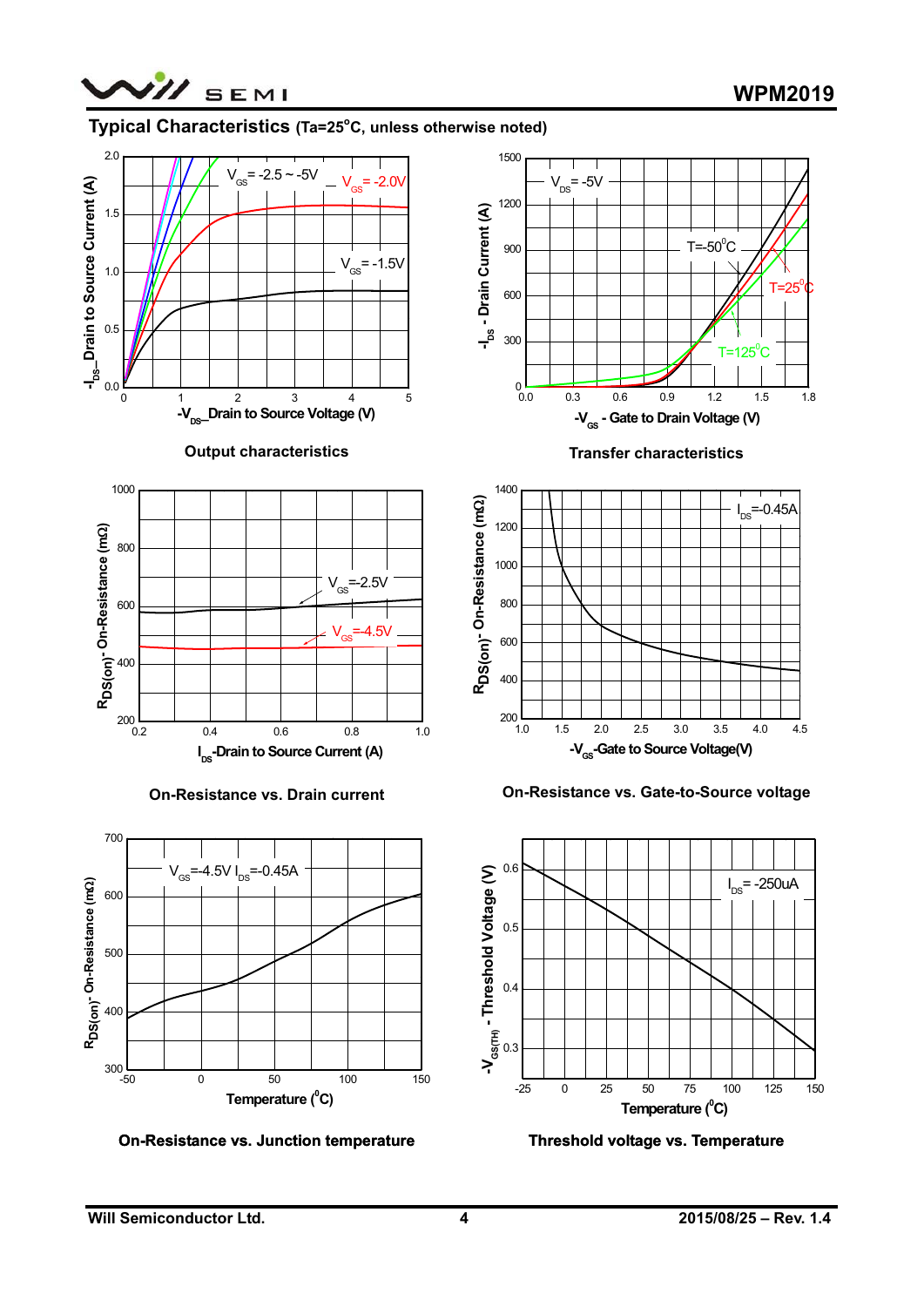





**Transient thermal response (Junction-to-Ambient)**